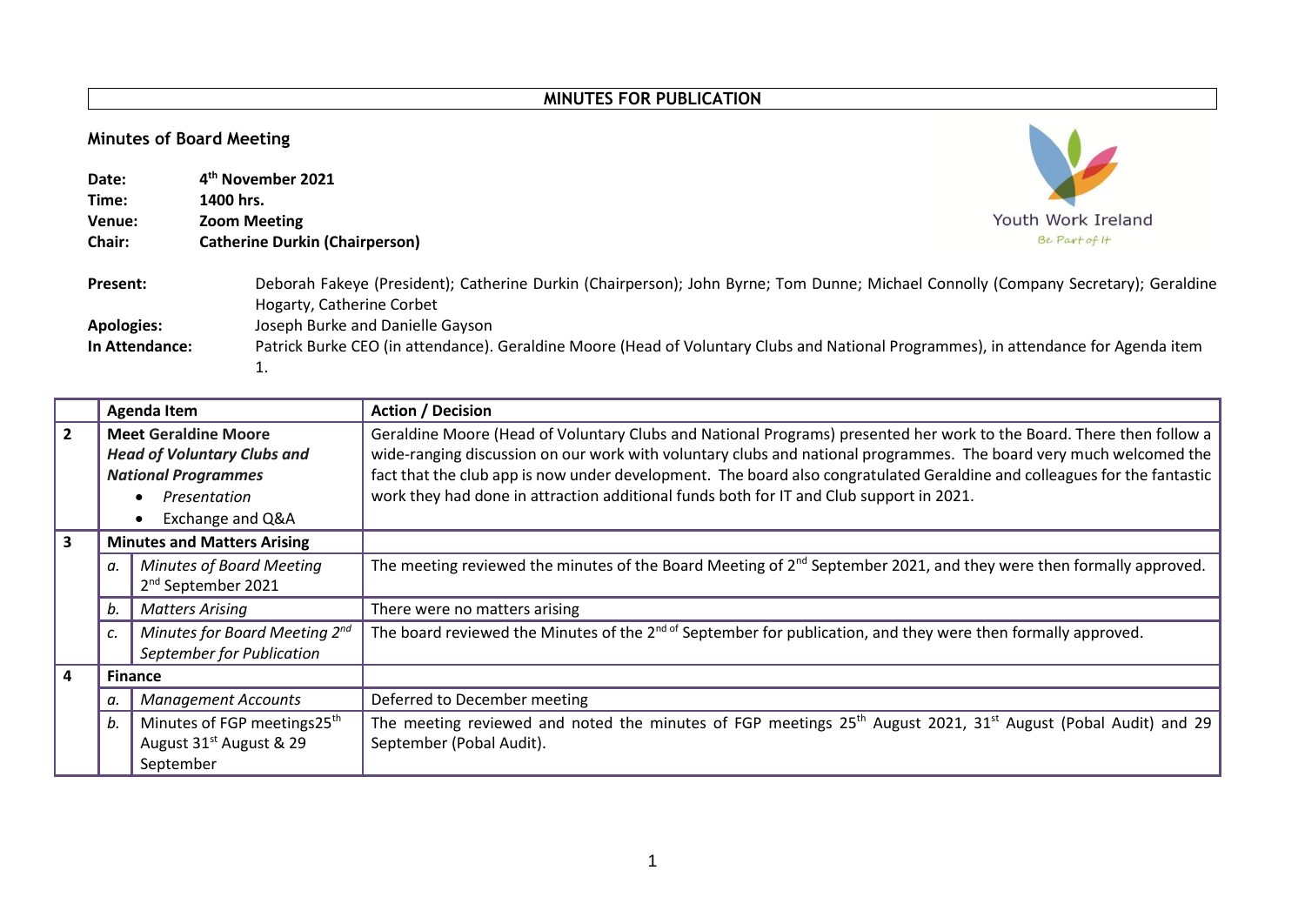|                  | c. | Pobal Audit 2019<br>• Letter of response                                                                        | The meeting noted the letter of response to Pobal in relation to their recent audit. They thanked Mary Horgan (HOF) and<br>all the management team for all their work on the audit. The CEO informed the board that the 2022 SLA with MYSs has<br>been updated in accordance with the recommendations of the audit.                                                                                                                                                                                                                                        |  |  |  |  |  |  |
|------------------|----|-----------------------------------------------------------------------------------------------------------------|------------------------------------------------------------------------------------------------------------------------------------------------------------------------------------------------------------------------------------------------------------------------------------------------------------------------------------------------------------------------------------------------------------------------------------------------------------------------------------------------------------------------------------------------------------|--|--|--|--|--|--|
|                  | d. | <b>Remedial Works in Dominick</b><br>Street.                                                                    | The meeting was informed that the costs of remedial works on Dominick Street had escalated and approved the strategy<br>proposed by management to finance the work. While work was being carried out on the roof, the trades men noticed<br>that the chimney was in very bad condition and constituted a Health and Safety issued if it fell on to the public road. We<br>had no alternative but to instruct the contractors to deal with the issues immediately.                                                                                          |  |  |  |  |  |  |
| 5                |    | <b>Strategic Considerations</b>                                                                                 |                                                                                                                                                                                                                                                                                                                                                                                                                                                                                                                                                            |  |  |  |  |  |  |
|                  | а. | Revitalising our Clubs Strategy                                                                                 | The meeting was informed that we continue to lobby for our plan for the revitalisation of our clubs to be funded by<br>government in the 2021 allocation. In the meantime, however, the board very much welcomed the grant of €105,000 just<br>recently allocated by DECDIY to support our clubs' network.<br>The CEO informed the meeting that 160 of our clubs are now up and running. This is a really good number and just short<br>of the total number of clubs we have in 2019 by 100. We are expecting more to open in the coming months.           |  |  |  |  |  |  |
|                  | b. | Gaelscoil Choláiste Mhuire<br>Update                                                                            | The DOE have asked our team of professionals to submit a costing for the installation of a new boiler. We received a first<br>draft of this from our engineers this week and we will do some further work on it before it is submitted to the DOE next<br>week.                                                                                                                                                                                                                                                                                            |  |  |  |  |  |  |
|                  | c. | <b>Strategic Planning Group</b><br>update                                                                       | The meeting was informed that the final draft of the Strategic Statement 2022-2027 has been sent out to regional boards<br>for any final comments. Final comments are to be sent to National Office by 26 <sup>th</sup> November and they will be considered<br>by the Strategic Planning Sub-Group on 1 <sup>st</sup> December. The new Strategic statement will be formally approved by the board<br>on 16 <sup>th</sup> December. It is hoped that Minister O'Gorman will formally launch the Strategic Statement in late January or early<br>February. |  |  |  |  |  |  |
|                  | d. | DCEDIY Reform of the Youth<br>Services Grant<br>Set up Board Staff Ad<br>Hoc Subgroup to<br>follow the process. | It was agreed to establish a Staff / Board Working Group to track and monitor the reform process over the next four years.<br>This group will co-ordinate the Youth Work Ireland response to the various planned consultations. It will also suggest<br>creative ways by which DCEDIY officials could be invited to visit MYSs to see their work first-hand and hear directly from<br>staff and boards. The meeting was also informed that management had invited DCEDIY to attend the RD Residential later<br>this month.                                 |  |  |  |  |  |  |
|                  | e. | Erasmus + Accreditation<br>Process and Erasmus Plan                                                             | The meeting was informed that some members of the management team have undertaken training on the new<br>accreditation process with Leargas. A training session has also been organised for MYSs for 9 <sup>th</sup> November. This will also<br>be the first meeting of the YWI European Youth Work Network.                                                                                                                                                                                                                                              |  |  |  |  |  |  |
|                  | f. | Draft Shared Island Research<br>Proposal                                                                        | The meeting very much welcomed the Shared Island research proposal and hoped that it would be successful.                                                                                                                                                                                                                                                                                                                                                                                                                                                  |  |  |  |  |  |  |
|                  | q. | <b>Biannual Governance Report</b><br>for DCEDIY                                                                 | The meeting reviewed the Bi-annual Governance Report prepared for the DCEDIY and it was formally approved.                                                                                                                                                                                                                                                                                                                                                                                                                                                 |  |  |  |  |  |  |
| $\boldsymbol{6}$ |    | <b>Operational</b>                                                                                              |                                                                                                                                                                                                                                                                                                                                                                                                                                                                                                                                                            |  |  |  |  |  |  |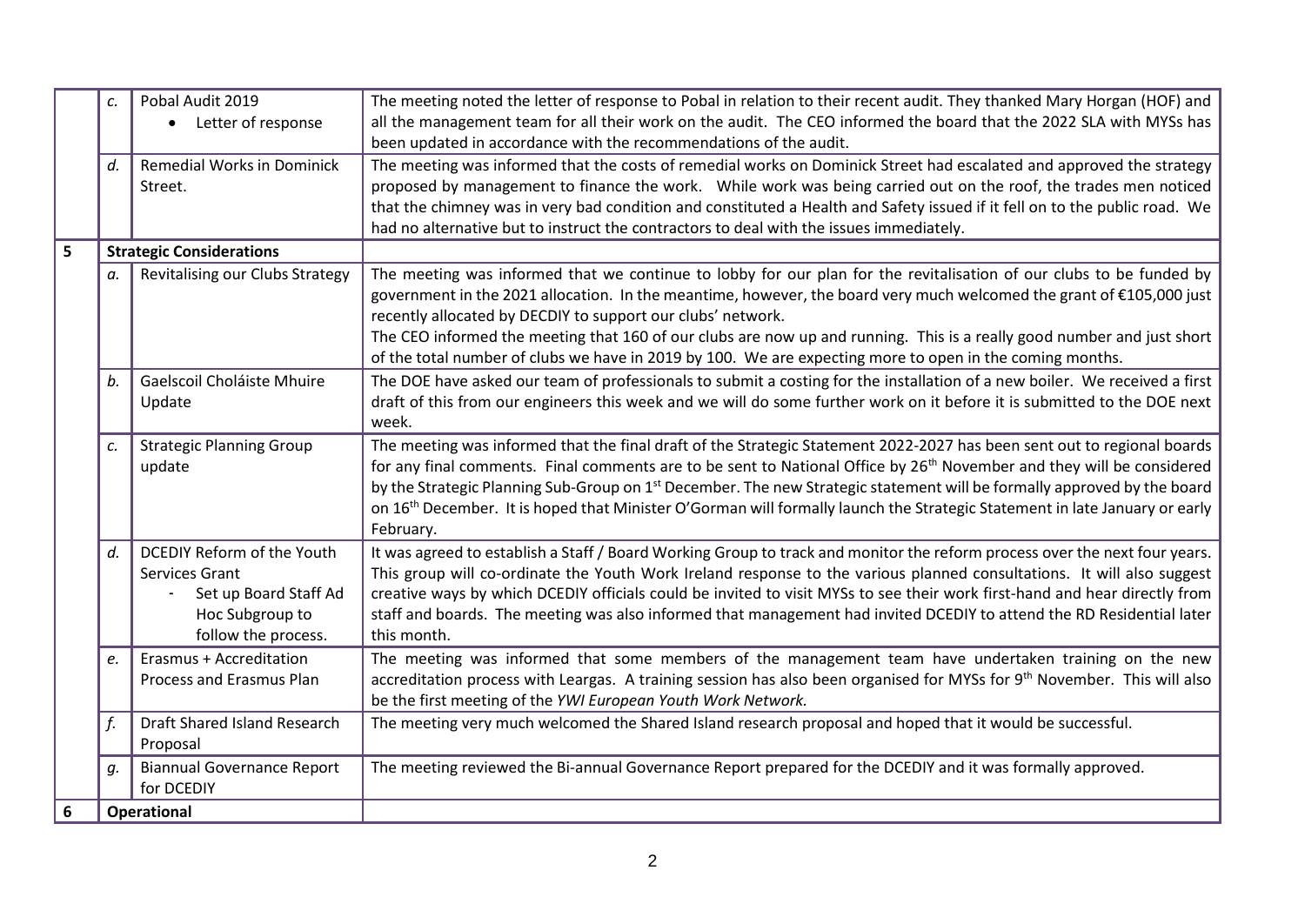|                         | α.        | <b>Operational Plan 2021</b>                                                  | The meeting reviewed progress on the implemention of the orgnisation's operational plan to the end of October 2021.                                                                                                                                            |  |  |  |  |  |  |  |  |
|-------------------------|-----------|-------------------------------------------------------------------------------|----------------------------------------------------------------------------------------------------------------------------------------------------------------------------------------------------------------------------------------------------------------|--|--|--|--|--|--|--|--|
|                         | b         | 2021 SLA with MYSs                                                            | The meeting was informed that the 2022 SLA was updated in line with the recommendations of the recent Pobal Audit<br>and will be cireculated to MYS shortly.                                                                                                   |  |  |  |  |  |  |  |  |
|                         | c.        | Premises Subgroup                                                             | The premises sub-group continue to meet and will have a report ready for the December meeting.                                                                                                                                                                 |  |  |  |  |  |  |  |  |
|                         | D.        | <b>Staff Highlights Report</b>                                                | The Board very much welcomed the Staff Highlights Report. They noted the huge amount of quality work that is going                                                                                                                                             |  |  |  |  |  |  |  |  |
|                         |           |                                                                               | on in the organisation. The Board asked the CEO to convey the thanks of the board to all staff.                                                                                                                                                                |  |  |  |  |  |  |  |  |
|                         |           |                                                                               |                                                                                                                                                                                                                                                                |  |  |  |  |  |  |  |  |
| $\overline{\mathbf{z}}$ |           | Governance                                                                    |                                                                                                                                                                                                                                                                |  |  |  |  |  |  |  |  |
|                         | а.        | Risk Assessment - Looking at<br><b>Strategic Risk</b>                         | The Risk Assessment was rescheduled to take place on November 11 <sup>th</sup> .                                                                                                                                                                               |  |  |  |  |  |  |  |  |
|                         | b.        | <b>Charities Regulator Report</b>                                             | This will be considered at the Board Training Session on 11 <sup>th</sup> November 2021 - 4.00pm.                                                                                                                                                              |  |  |  |  |  |  |  |  |
|                         | c.        | Staff Handbook and HR<br><b>Policies</b>                                      | The meeting was informed that work on this was paused until the Youth Services Grant Application is submitted later this<br>month.                                                                                                                             |  |  |  |  |  |  |  |  |
|                         | d.        | Draft Schedule of Meetings for<br>2022                                        | The meeting reviewed and approved the Schedule of meetings for 2022                                                                                                                                                                                            |  |  |  |  |  |  |  |  |
|                         | e.        | Review of Membership Fee<br>(AGM Motion)<br>(Deferred to December)            | This item will be considered at the December meeting of the board.                                                                                                                                                                                             |  |  |  |  |  |  |  |  |
|                         |           | IYJS sub-group report<br>(Caroline)                                           | The group continues to meet and make submissions of a new funding model for GYDP.                                                                                                                                                                              |  |  |  |  |  |  |  |  |
|                         | g.        | Safeguarding sub-group report<br>Appointment of new Chair of<br>the Sub-Group | Geraldine Hogarty was appointed the new Chair of the Safeguarding Sub-group.                                                                                                                                                                                   |  |  |  |  |  |  |  |  |
|                         | h.        | National Youth Action sub-<br>group report                                    | The group is now meeting regularly, and they have quite a few new members. They are developing a number of campaigns<br>and continue to represent YWI are a European level.                                                                                    |  |  |  |  |  |  |  |  |
|                         | i.        | <b>Integrated Youth Services</b><br>Model sub-group report (Tom)              | Tom Dunne updated the meeting on the work of the Integrated Youth Services Model sub-group. They have further<br>developed their work plan and are focused in on the implementation of the recommendations of the Integrated Youth<br>Services Model research. |  |  |  |  |  |  |  |  |
| 8                       | <b>HR</b> |                                                                               |                                                                                                                                                                                                                                                                |  |  |  |  |  |  |  |  |
|                         | a.        | <b>New Staff Members</b>                                                      | The meeting was informed that two new staff members have commenced work in Youth Work Ireland.                                                                                                                                                                 |  |  |  |  |  |  |  |  |
| 9                       |           | <b>Any Other Business</b>                                                     |                                                                                                                                                                                                                                                                |  |  |  |  |  |  |  |  |
|                         | а.        | <b>Next Meetings:</b>                                                         | Training Day: 11 <sup>th</sup> November 4.00pm                                                                                                                                                                                                                 |  |  |  |  |  |  |  |  |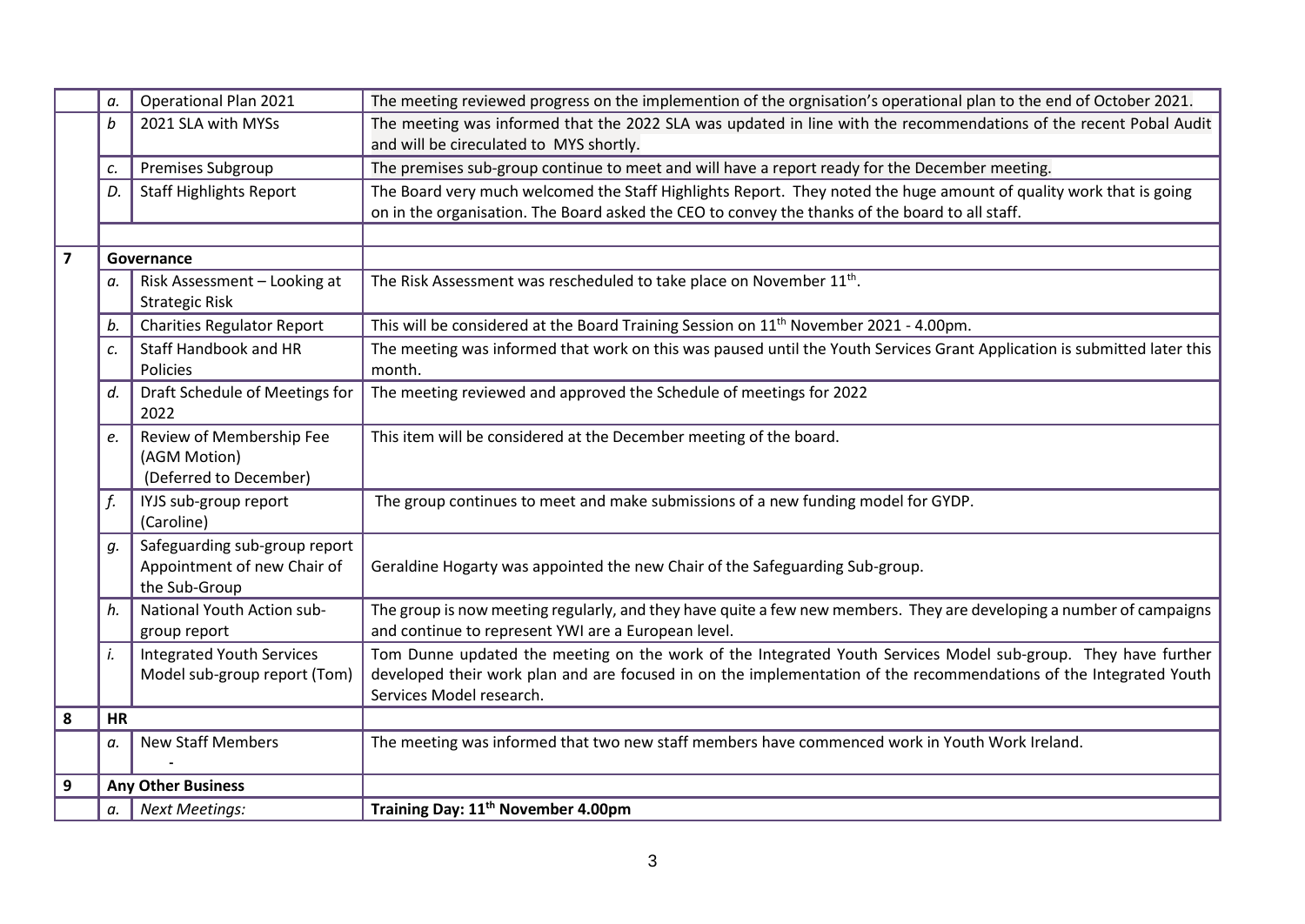|  | Next Board Meeting: December $16^{\text{th}}$ , 2021, 4.00 |
|--|------------------------------------------------------------|

## **Items for Information /Reading**

| Board Plan and Key Priorities - I<br>- New plan to be | Attachment |
|-------------------------------------------------------|------------|
| developed in line with new Strategic Statement        |            |

## **Board Registration Record 2020-2021**

13 current Members: Quorum is 50% +1 which is 7 Members present.